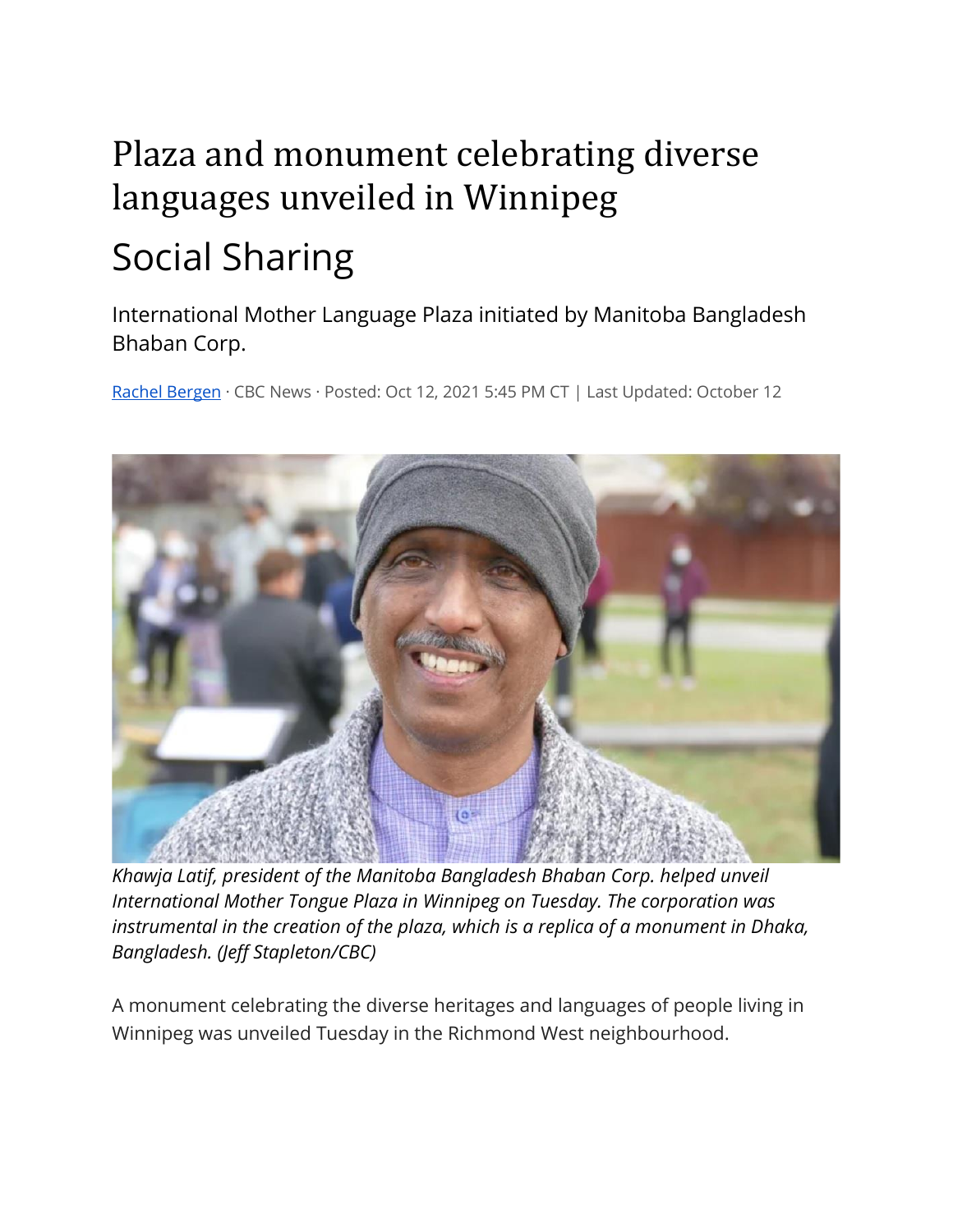The International Mother Language Plaza in Kirkbridge Park, initiated by Manitoba Bangladesh Bhaban Corp., acknowledges the struggles many groups have fought to protect their language.

"We are losing mother languages, each and every nation who are colonized or otherwise occupied, and nobody's talking about it or taking heed of it," Khawja Latif, the president of the corporation, said at the ceremony.

"This site will provide a place for people to gather and be a reminder of the rich existence of linguistic and cultural diversity in our civilization, and nurture respect for each and everyone's heritage."

He says five sculptures present in the plaza — four smaller ones and a large one represent a mother and her children and show that family is the centre of language.



*Dancers commemorate Bangladeshi culture on Tuesday at the unveiling of the International Mother Tongue Plaza in Winnipeg. (Jeff Stapleton/CBC)*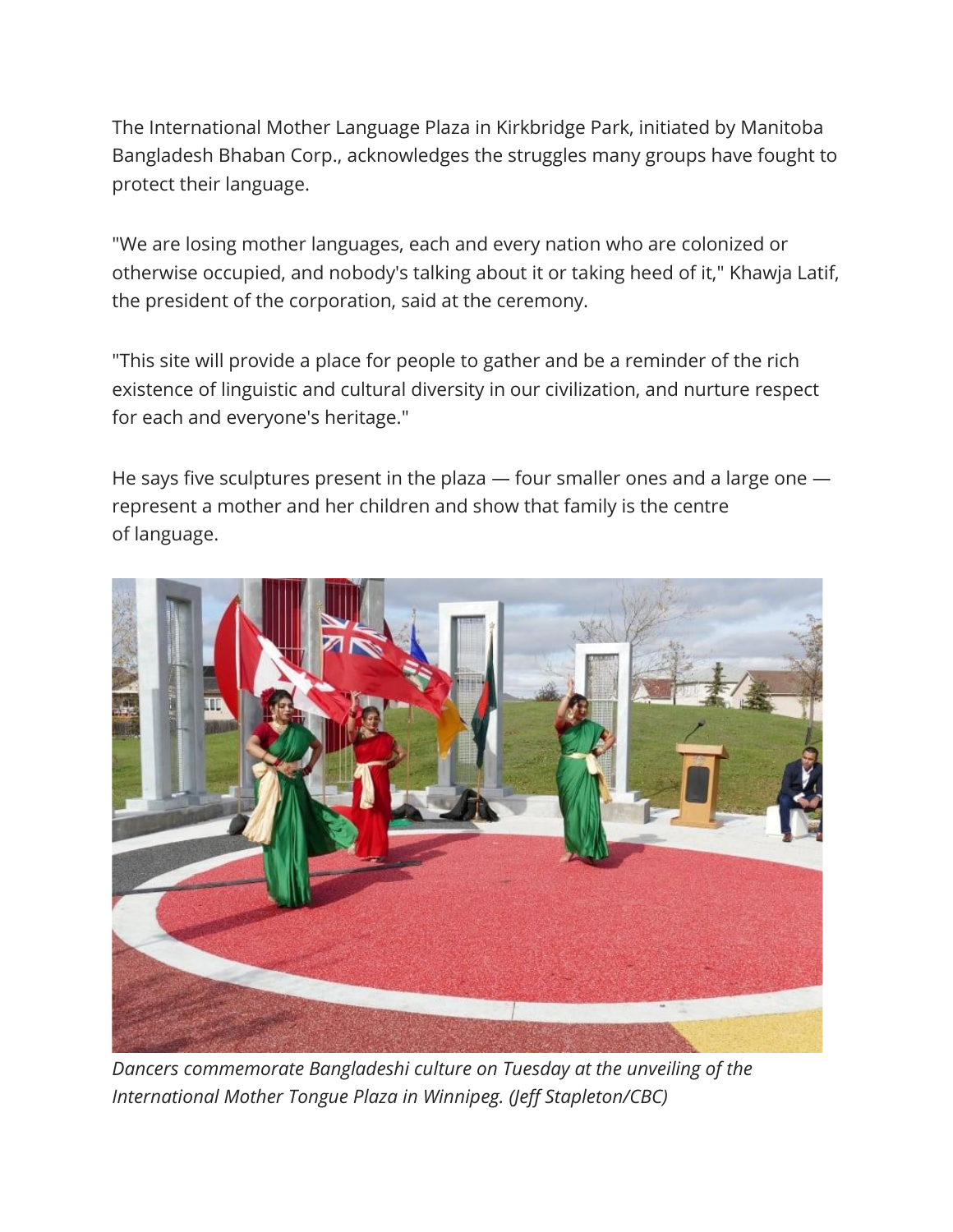The plaza is especially meaningful to the Bangladeshi community. It's a replica of the Shaheed Minar monument in Dhaka, the capital of Bangladesh, also known as the Martyr monument.

It's a reminder of the Bengali language movement, which advocated for Bengali to be an official language of Pakistan.

That movement peaked on Feb. 21, 1952, when police killed student protesters.

That day has since been declared the International Mother Language Day.



*Ahmed Al-Emran Nickon drove to Winnipeg from Calgary to see the International Mother Tongue Plaza unveiled on Tuesday. The monument is a replica of one in Dhaka, Bangladesh, and represents the fight for the Bengali language. (Jeff Stapleton/CBC)*

Ahmed Al-Emran Nickon drove all the way to Winnipeg from Calgary to witness the plaza being unveiled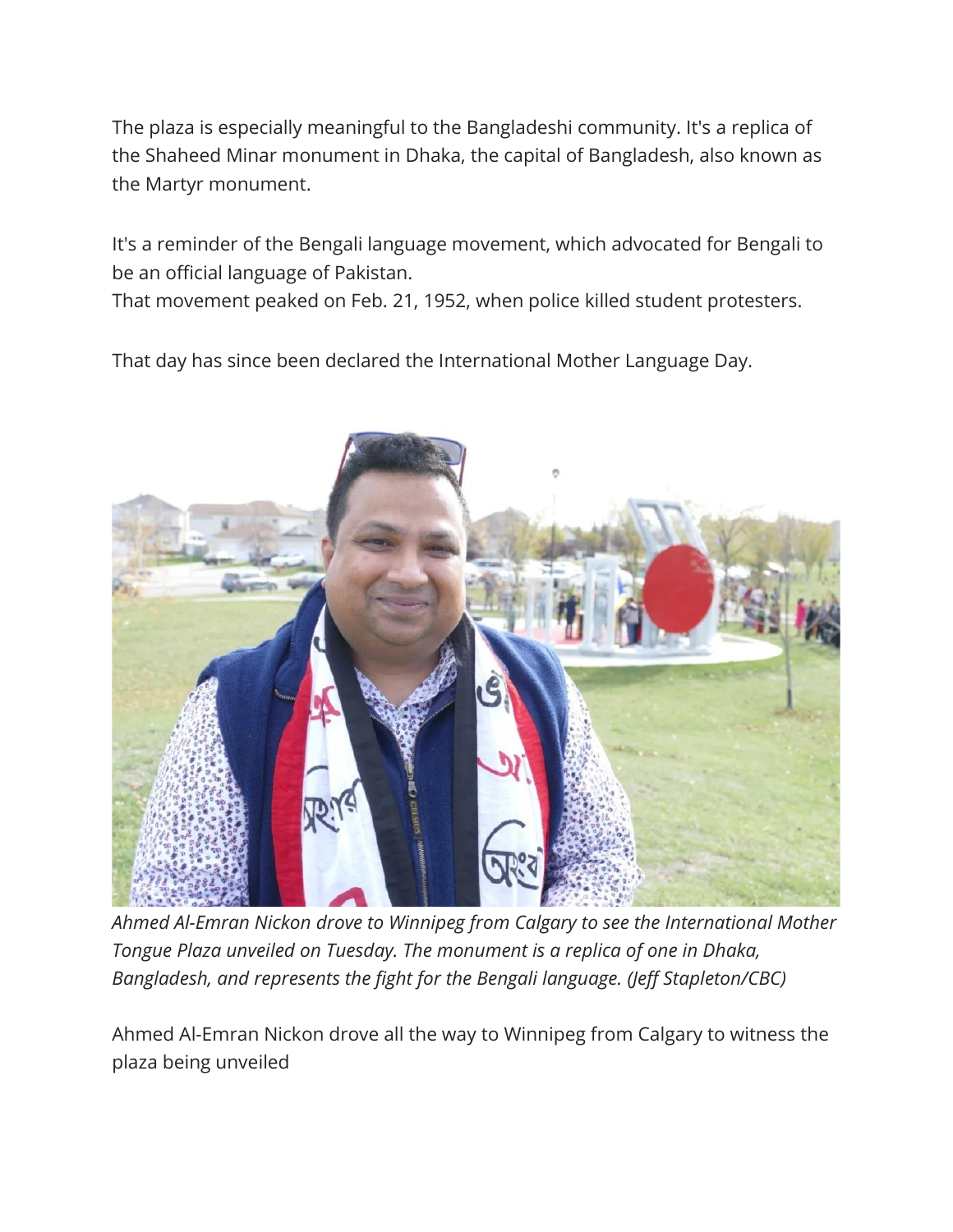"This is one of the most important monuments in our country, and we can see the exact replica over here and this is the first time happening in Canada," Al-Emran Nickon said. "I drove all the way over here just to witness this historical moment."

Bangladesh became a country in 1971, nearly 20 years after the height of the Bengali language movement. Al-Emron Nickon says the country's tie to the language can't be overstated.

He says *desh* means country and Bangla is the language, which shows the importance of the mother tongue in the south Asian country.

## **'Language is part of our culture and our identity'**

Staff and students from two local multicultural schools that emphasize the importance of language were also present at the ceremony.

Southeast Collegiate principal Sheryl McCorrister spoke of the importance of preserving Indigenous languages. Her school, which has students from different Manitoba First Nations, emphasizes traditional and cultural teachings as well as academic education.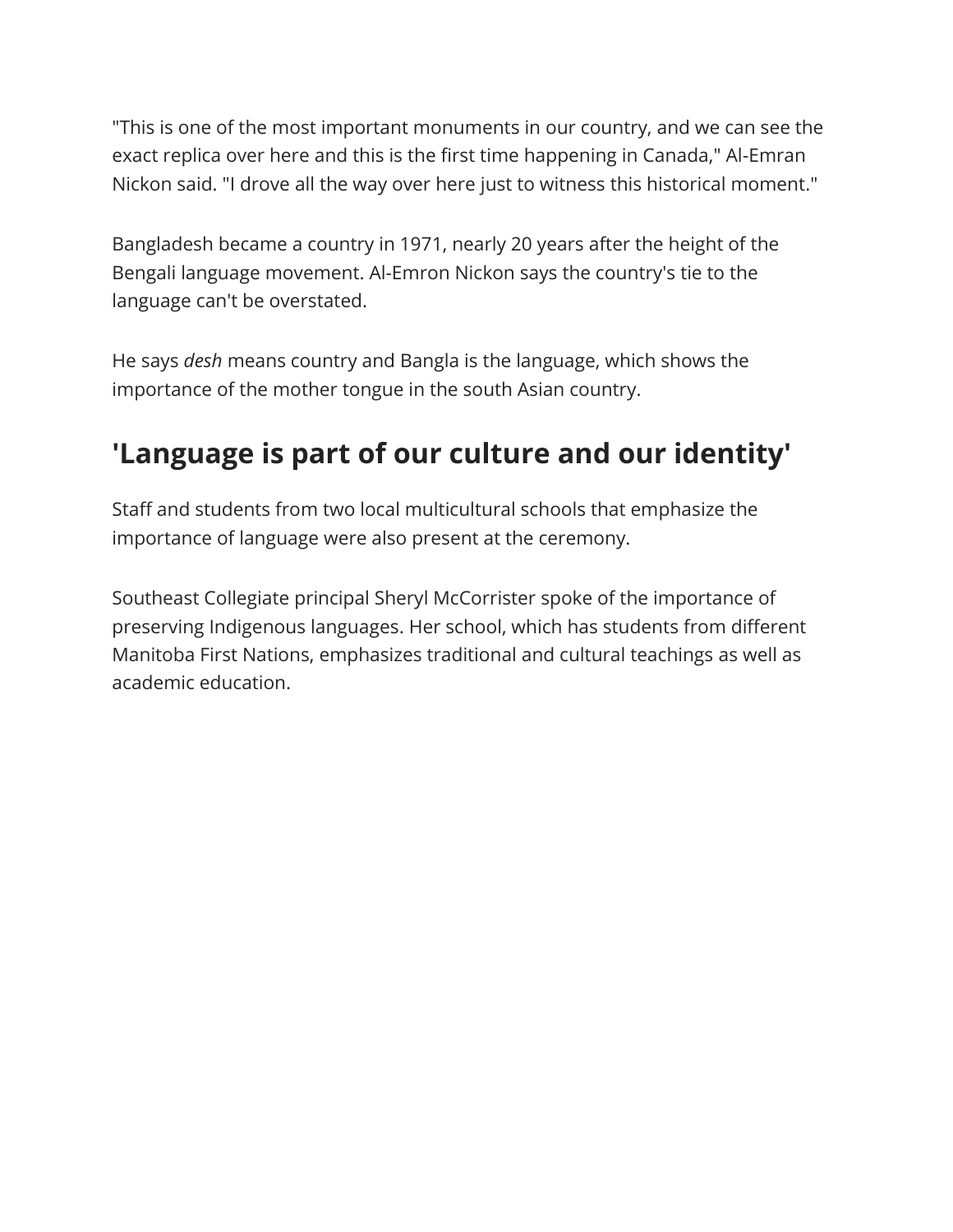

*Sheryl McCorrister, principal of Southeast Collegiate, spoke about the importance of preserving Indigenous languages at the unveiling of International Mother Tongue Plaza in Winnipeg on Tuesday. (Jeff Stapleton/CBC)*

"Language links our past history to our future," she said. "Language is so important that it grounds and solidifies Indigenous culture and heritage. You have to know where you come from in order to move forward in life, to know where you're going and never be afraid of change."

The plaza also includes a medicine wheel to acknowledge the site's location on Treaty 1 territory, the homeland of the Métis Nation and traditional lands of the Anishinaabe, Cree, Oji-Cree, Dené and Dakota peoples.

"By building this beautiful gathering place here, change has taken place and moved us forward … it's a real statement of truth and reconciliation," McCorrister said.

Students from nearby Bairdmore School spoke in their mother languages, including Bengali, Cantonese, Punjabi, Kurmanji, Arabic and Oromo.